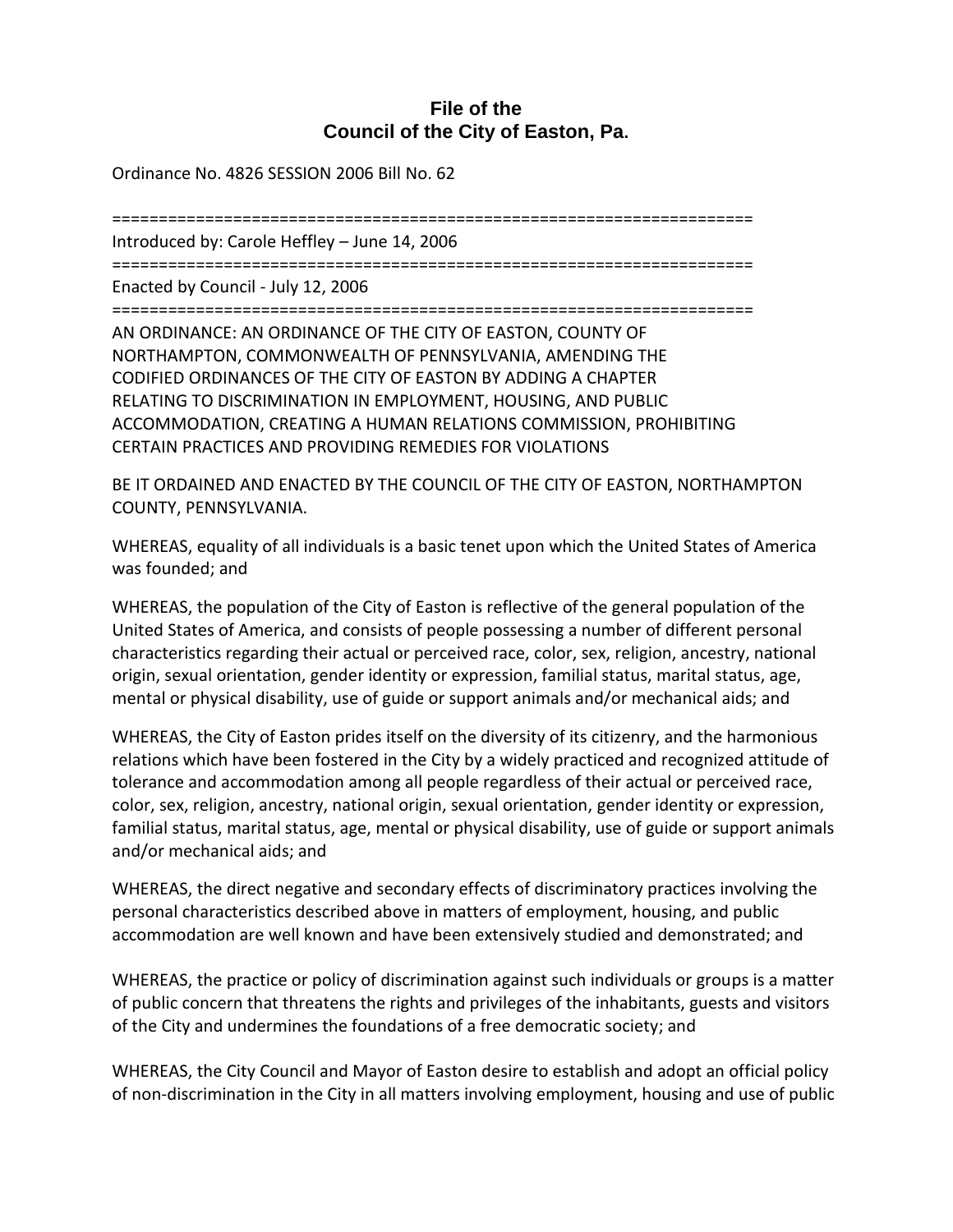accommodations.

NOW THEREFORE, the Council and the Mayor of the City of Easton, County of Northampton, Commonwealth of Pennsylvania do hereby enact and ordain to ensure all persons are protected against discrimination on the basis of actual or perceived race, color, sex, religion, ancestry, national origin, sexual orientation, gender identity or expression, familial status, marital status, age, mental or physical disability, use of guide or support animals and/or mechanical aids and afforded equal opportunities for employment, housing and use of public accommodations, by providing for the resolution of discrimination disputes at the local level in a timely, efficient and cost-effective manner as follows:

SECTION 1. Part One, Administrative Code, of the Codified Ordinances of the City of Easton, Pa., be and it is hereby amended by adding Article 183, Human Relations Commission, and the Article shall read as per Exhibit "A"

SECTION 2. All Ordinances or parts of Ordinances, inconsistent herewith be and the same are hereby repealed.

SECTION 3. This Ordinance shall become effective 20 days following passage by Council and approval by the Mayor.

| Signed the 12th day of July, 2006 |
|-----------------------------------|
| BY:                               |
| <b>President of City Council</b>  |
| ATTEST:                           |
| City Clerk                        |

\_\_\_\_\_\_\_\_\_\_\_\_\_\_\_\_\_\_\_\_\_\_\_\_\_

This ordinance approved this \_\_\_\_\_\_\_\_ day of \_\_\_\_\_\_\_\_\_\_\_\_\_\_\_\_\_\_\_\_\_\_\_\_, 2006

Mayor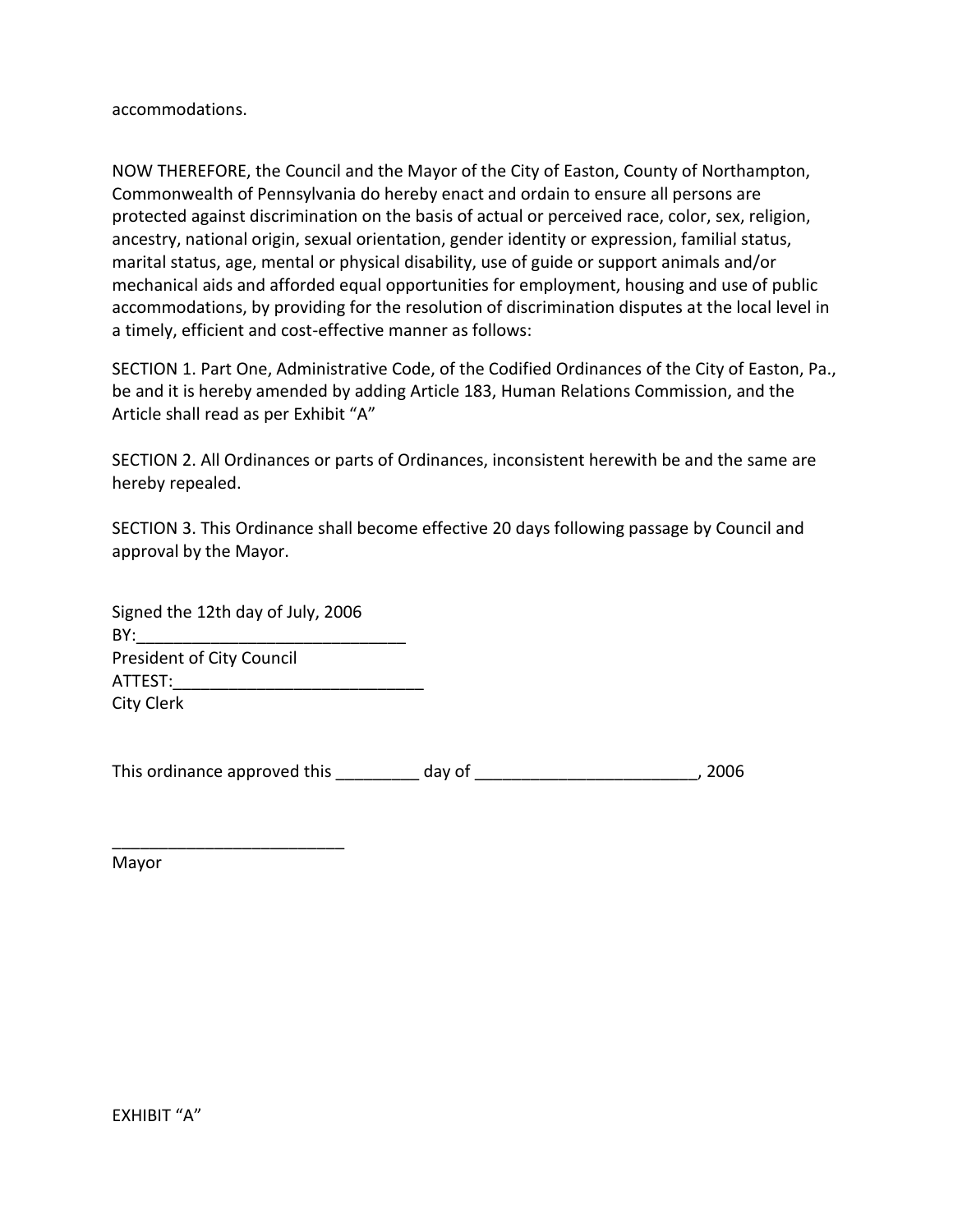Title Eleven- Human Relations Commission Article 183 – Human Relations Commission

Article 183 – Human Relations Commission 183.01 Purpose and Declaration of Policy 183.02 Definitions 183.03 Unlawful Practices 183.04 Exception 183.05 Establishment of Human Relations 183.06 Procedures Commission 183.07 Private Right of Action and 183.08 Severability Non-Limitation of Remedies

### **183.01 Purpose and Declaration of Policy**

a) In order to ensure that all persons, regardless of actual or perceived race, color, sex, religion, ancestry, national origin, sexual orientation, gender identity or expression, familial status, marital status, age, mental or physical disability, use of guide or support animals and/or mechanical aids enjoy the full benefits of citizenship and are afforded equal opportunities for employment, housing and the use of public accommodations, it is necessary that appropriate legislation be enacted.

\_\_\_\_\_\_\_\_\_\_\_\_\_\_\_\_\_\_\_\_\_\_\_\_\_\_\_\_\_\_\_\_\_\_\_\_\_\_\_\_\_\_\_\_\_\_\_\_\_\_\_\_\_\_\_\_\_\_\_\_\_\_\_\_\_\_\_\_\_\_\_

\_\_\_\_\_\_\_\_\_\_\_\_\_\_\_\_\_\_\_\_\_\_\_\_\_\_\_\_\_\_\_\_\_\_\_\_\_\_\_\_\_\_\_\_\_\_\_\_\_\_\_\_\_\_\_\_\_\_\_\_\_\_\_\_\_\_\_\_\_\_\_\_\_\_\_

b) It is hereby declared to be the public policy of the City of Easton to foster the employment of all individuals in accordance with their fullest capacities regardless of actual or perceived race, color, sex, religion, ancestry, national origin, sexual orientation, gender identity or expression, familial status, marital status, age, veteran status, mental or physical disability, use of guide or support animals and/or mechanical aids, and to safeguard their right to obtain and hold employment without such discrimination, to assure equal opportunities to all individuals and to safeguard their rights to public accommodation and to secure housing accommodation and commercial property regardless of actual or perceived race, color, sex, religion, ancestry, national origin, sexual orientation, gender identity or expression, familial status, marital status, age, mental or physical disability, use of guide or support animals and/or mechanical aids.

c) Nothing in this Ordinance shall be construed as supporting or advocating any particular doctrine, position, point of view, lifestyle or religious view. To the contrary, it is the intention of this Ordinance that all persons be treated fairly and equally, and it is the express intent of this Ordinance to guarantee fair and equal treatment under the law to all people of the City.

d) This Ordinance shall be deemed an exercise of the police power of the City

of Easton for the protection of the public welfare, prosperity, health and peace of the Easton community.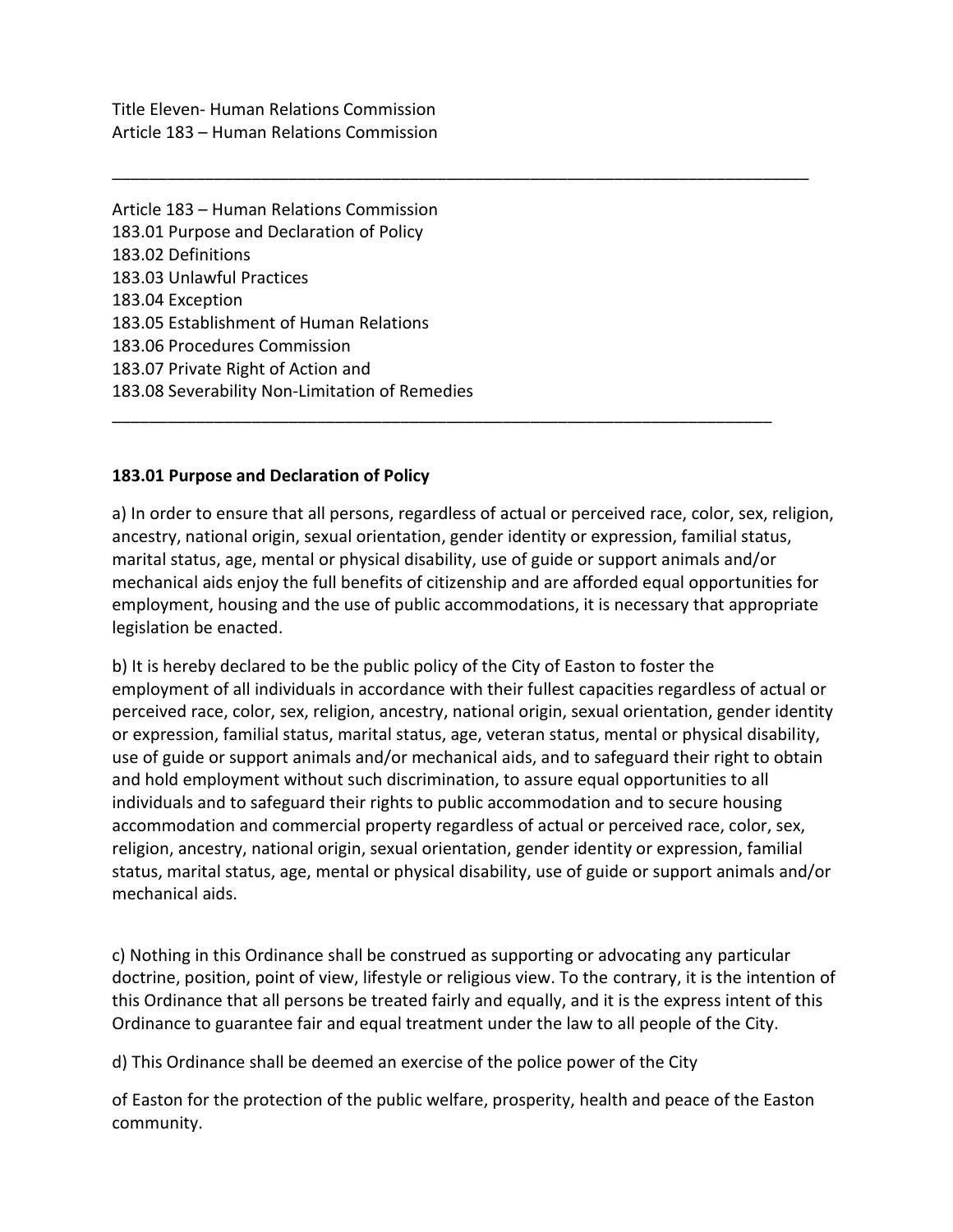### **Section 183.02 Definitions**

The following words and phrases appearing with initial capital letters when used in this Ordinance shall have the meanings given to them in this subsection.

a) City - means the City of Easton, County of Northampton, Commonwealth of Pennsylvania.

b) City Council - means the City Council of the City of Easton.

c) Discrimination - means any Discriminatory Act(s) taken by any Person, Employer, employment agency, labor organization or Public Accommodation on the basis of actual or perceived race, color, sex, religion, ancestry, national origin, sexual orientation, gender identity or expression, familial status, marital status, age, mental or physical disability, use of guide or support animals and/or mechanical aids.

d) Discriminatory Acts - means all acts defined in the Pennsylvania Human Relations Act as Unlawful Discriminatory Practices. The fact that the Pennsylvania Human Relations Act would not define a practice as unlawful when that practice is taken on the basis of actual or perceived sexual orientation, gender identity or expression, or marital status shall not exempt such practice from being considered a Discriminatory Act under this Ordinance.

e) Gender Identity or Expression - means self perception, or perception by others, as male or female, and shall include an individual's appearance, behavior, or physical characteristics, that may be in accord with, or opposed to, one's physical anatomy, chromosomal sex, or sex assigned at birth, and shall include, but is not limited to, persons who are undergoing or have completed sex reassignment.

f) Employee - does not include any individuals who, as a part of their employment, reside in the personal residence of the employer.

g) Employer - means any Person who employs one or more employees, including the City, its departments, boards and commissions, and any other government agency within its jurisdiction.

h) Ordinance - means this Ordinance which shall also be known as the Anti- Discrimination Ordinance.

i) Person -means any natural person, fraternal, civic or other membership organization, corporation, general or limited partnership, proprietorship, limited liability company, or similar business organization, including the City, its departments, boards and commissions, and other for profit and non-profit organizations.

j) Sexual Orientation - means actual or perceived homosexuality, heterosexuality and/or bisexuality.

k) Public Accommodation - means any accommodation, resort or amusement which is open to,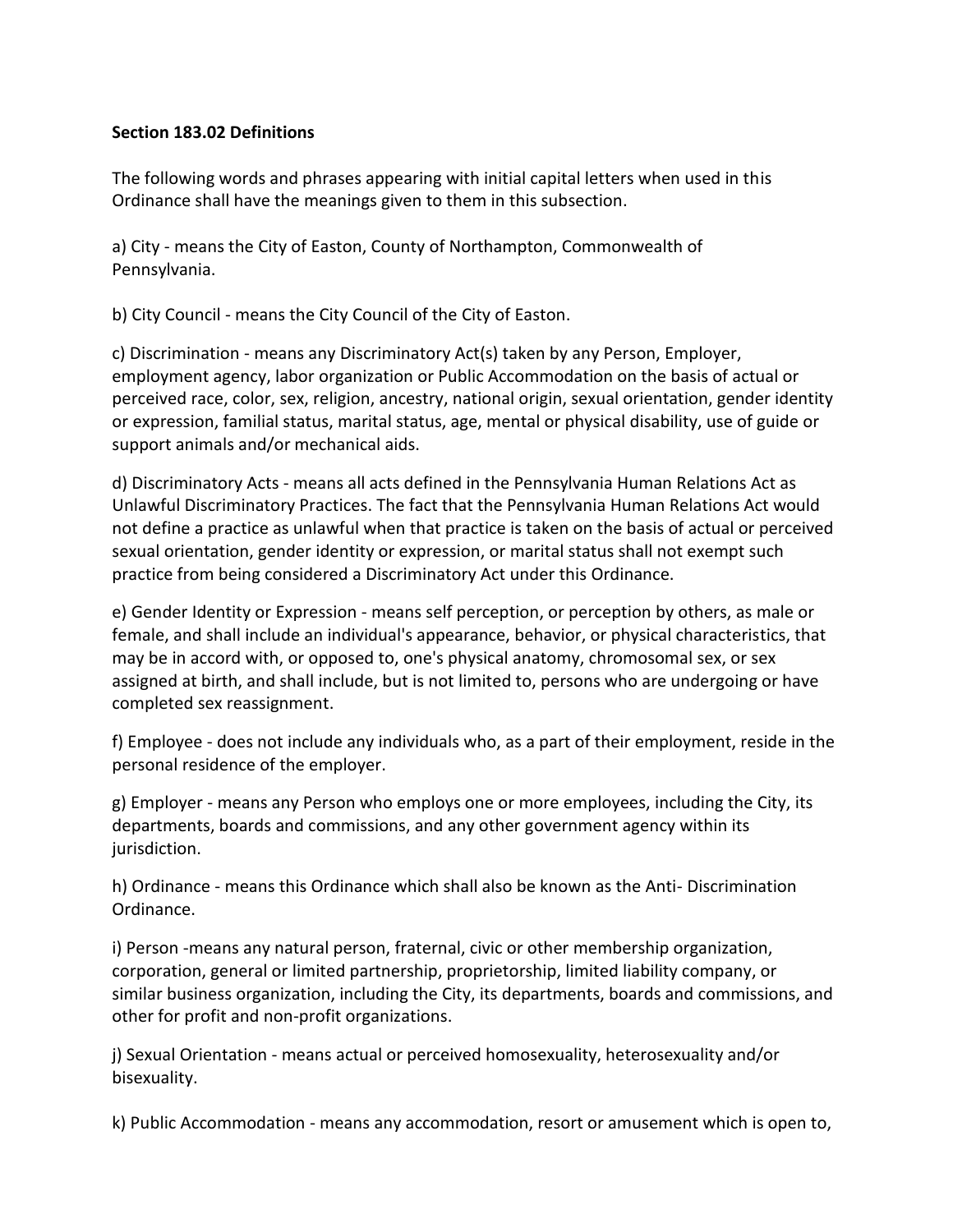accepts or solicits the patronage of the general public or offers goods or services, including loans, to the general public or is listed in Section 4(l) of the Pennsylvania Human Relations Act, 43.P.S. § 954(l), but shall not include any accommodations which are in their nature distinctly private.

To the extent words and phrases appearing in this Ordinance are not expressly defined herein, the meaning of this Ordinance shall be construed consistently with the Pennsylvania Human Relations Act.

## **183.03 Unlawful Practices**

a) Discrimination in housing, employment or public accommodations is prohibited under this Ordinance.

b) Retaliation against any individual because such individual has opposed any practice forbidden by this Ordinance, or because such individual has made a charge, testified or assisted in any manner in any investigation, proceeding or hearing under this Ordinance is prohibited under this Ordinance.

c) Aiding, abetting, inciting, compelling or coercing the doing of any act declared by this Ordinance to be an unlawful practice, or obstructing or preventing any person from complying with the provisions of this Ordinance is prohibited under this Ordinance.

# **183.04 Exception**

Notwithstanding any other provision of this Ordinance, it shall not be an unlawful employment practice for a religious corporation or association, not supported in whole or in part by governmental appropriations, to refuse to hire or employ an individual on the basis of religion.

## **183.05 Establishment of Human Relations Commission**

a) Pursuant to § 962.1 of the Pennsylvania Human Relations Act, there is hereby established a Human Relations Commission in and for the City of Easton (hereinafter referred to as the Easton Human Relations Commission or the "Commission").

b) The Easton Human Relations Commission shall consist of nine (9) members, who shall serve overlapping terms of three (3) years each. Five (5) members of the Commission shall be appointed by the Mayor, and four (4) members of the Commission shall be appointed by City Council. The Commission may elect up to six (6) non-voting, ex- officio members to broaden the diversity that serves on the Commission. Members shall be residents of the City, or individuals who work full time within the City of Easton. No member of the Easton Human Relations Commission shall hold any office in any political party. Members of the Easton Human Relations Commission shall serve without salary but may be paid expenses incurred in the performance of their duties as approved by the City Council. Paid staff may be hired, as approved by City Council, to assist in the performance of the duties of the Commission.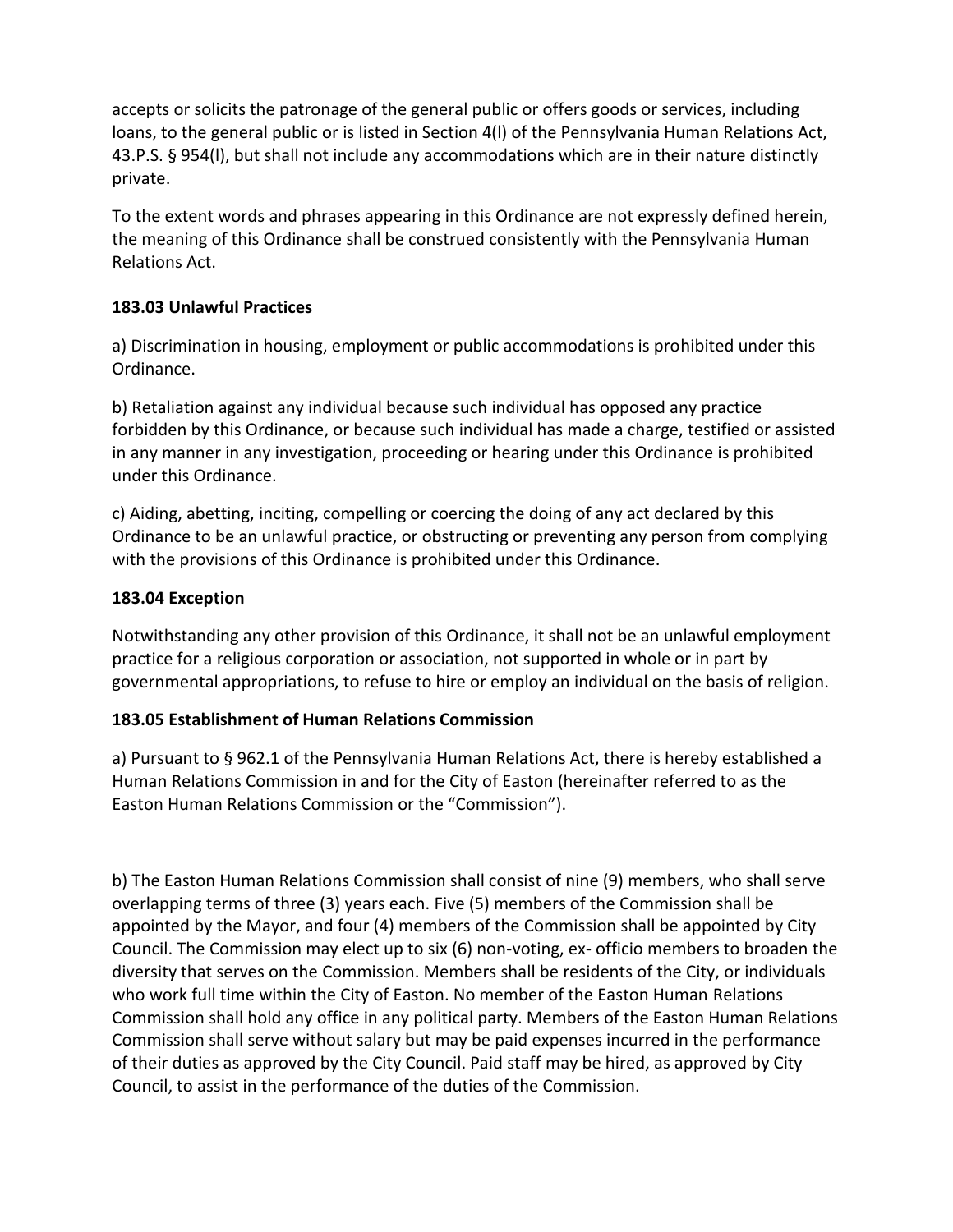c) One of the Commission's members shall be appointed as the Chairperson of the Commission by the Mayor. The Chairperson will be responsible for setting Commission meetings, coordinating with the Easton City Clerk regarding received complaints and answers, and generally ensuring that the duties of the Commission are fulfilled. The Chairperson may delegate responsibility for Commission duties to specific Commissioners or to paid staff, if applicable.

d) The City Council hereby grants to the City Human Relations Council all of the powers necessary to the execution of its duties (as set forth below), provided that those powers shall not exceed those exercised by the Pennsylvania Human Relations Commission under the Pennsylvania Human Relations Act.

### **183.06 Procedures**

a) Filing a Complaint. Any Person(s) claiming to be aggrieved by an unlawful practice may make, sign and file a verified complaint alleging violations of this Ordinance, which shall include the following information:

1) The name and address of the aggrieved Person(s);

2) The name and address of the Person(s) alleged to have committed the prohibited practice; 3) A concise statement of the facts, including pertinent dates, constituting the alleged discriminatory practice; 4) If applicable, the address and a description of the dwelling unit which is involved; and 5) Such other information as may be required by the City.

Complaints may be filed in person at the City Clerk's office, or by mailing such complaints to the City Clerk's office or to the Chairperson of the Human Relations Commission. All complaints must be received by the City Clerk's office or by Human Relations Commission within three hundred (300) days of the alleged act of discrimination to be considered timely.

The City Clerk's office shall convey all original complaints received by that Office to the Chairperson of the Human Relations Commission within ten (10) days of the Office's receipt of such complaints.

b) Notification and Answer. Within thirty (30) days of its receipt of a Complaint, the Human Relations Commission shall:

1) send a copy of the complaint to the Person(s) charged with a discriminatory practice (the "Respondent(s)"); and

2) send a notice to the Person(s) aggrieved, informing them that their complaint has been received. If the complaint alleges discrimination on a basis prescribed under federal or state law, the notice sent to the Person(s) aggrieved shall

also inform them of their right to file with the state Human Relations Commission and/or with the federal Equal Employment Opportunity Commission.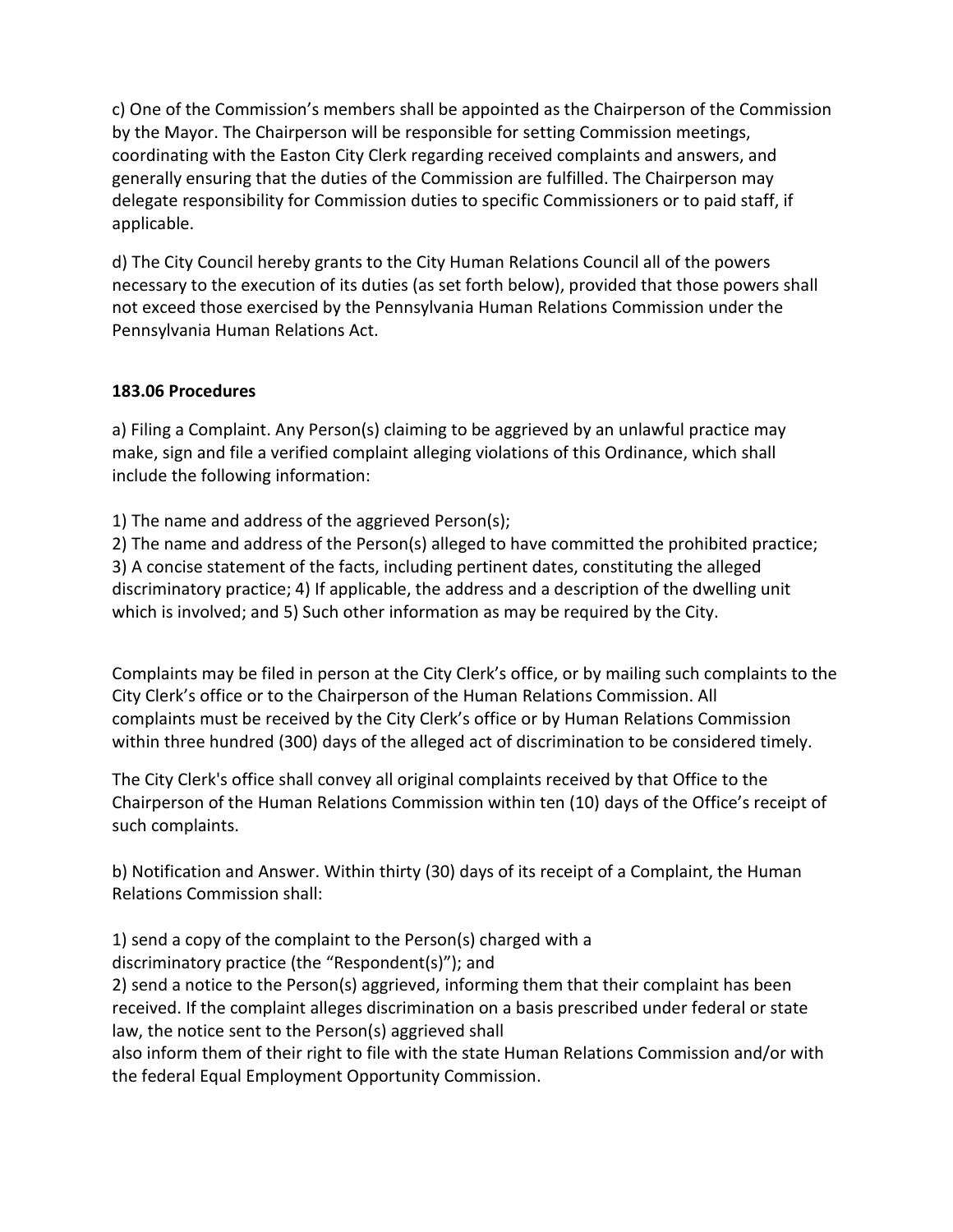The Respondent(s) shall file a written verified answer to the complaint within sixty (60) days of their receipt of the complaint. An answer to a complaint may be filed in the same manner as an original complaint. If the answer is filed with the City Clerk's office, it shall be conveyed by the City Clerk to the Chairperson of the Human Relations Commission within ten (10) days of the City Clerk's office's receipt thereof. The Commission shall promptly send a copy of the answer to the Person(s) aggrieved.

c) Mediation. After the answer has been received, the Commission shall, within sixty (60) days, invite the parties to voluntarily participate in the mediation of their dispute. The parties shall respond to the invitation to mediate within thirty (30) days of being invited to mediate their dispute.

If mediation is elected by the parties, the parties may jointly select a mediation service, in which case the parties shall be financially responsible for all costs and expenses associated with mediation. If the parties do not jointly select a mediator, the Commission shall select a mediator, who may be a member of the Commission, a volunteer from the community, or a contracted mediation service.

The parties shall notify the Commission of whether the mediation was successful in resolving the complaint. Mediation proceedings shall otherwise be confidential and shall not be made public unless agreed to in writing by both parties to the dispute.

d) Dismissal of the Complaint. Provided the Commission has not elected under subsection e) of this Section to use expanded procedures, the Commission shall, following the mediation, promptly notify the parties that they have dismissed the complaint. If the complaint was not resolved through mediation, this notice shall also indicate that the Person aggrieved has a right to pursue the matter in court by filing a lawsuit.

e) Option of the Commission to Elect for Expanded Procedures. The Commission shall have the authority, to elect to adopt expanded procedures, as set forth in subsections

f) – l) of this Section subject to approval by City Council and appropriation of funding for such procedures. A majority of Commission members must vote in favor of adopting expanded procedures in order for such procedures to be adopted. In the event that such procedures are adopted, they must, while in effect, be applied to all complaints that are not resolved through mediation. If the Commission has adopted expanded procedures it may also by majority vote, and in its sole discretion, eliminate such procedures.

f) Expanded Procedures: Dismissal or Non-Dismissal of the Complaint. If mediation was successful in resolving the complaint, the Commission shall follow the procedures set forth in subsection d) of this Section for dismissing the complaint. If mediation was not successful in resolving the complaint, the Commission shall not dismiss the complaint, but shall instead undertake the procedures set out in subsections  $g$ ) – I) of this Section.

g) Expanded Procedures: Investigation. The Commission shall, in a timely fashion, investigate the allegations of discrimination set forth in the complaint. The Commission may, in the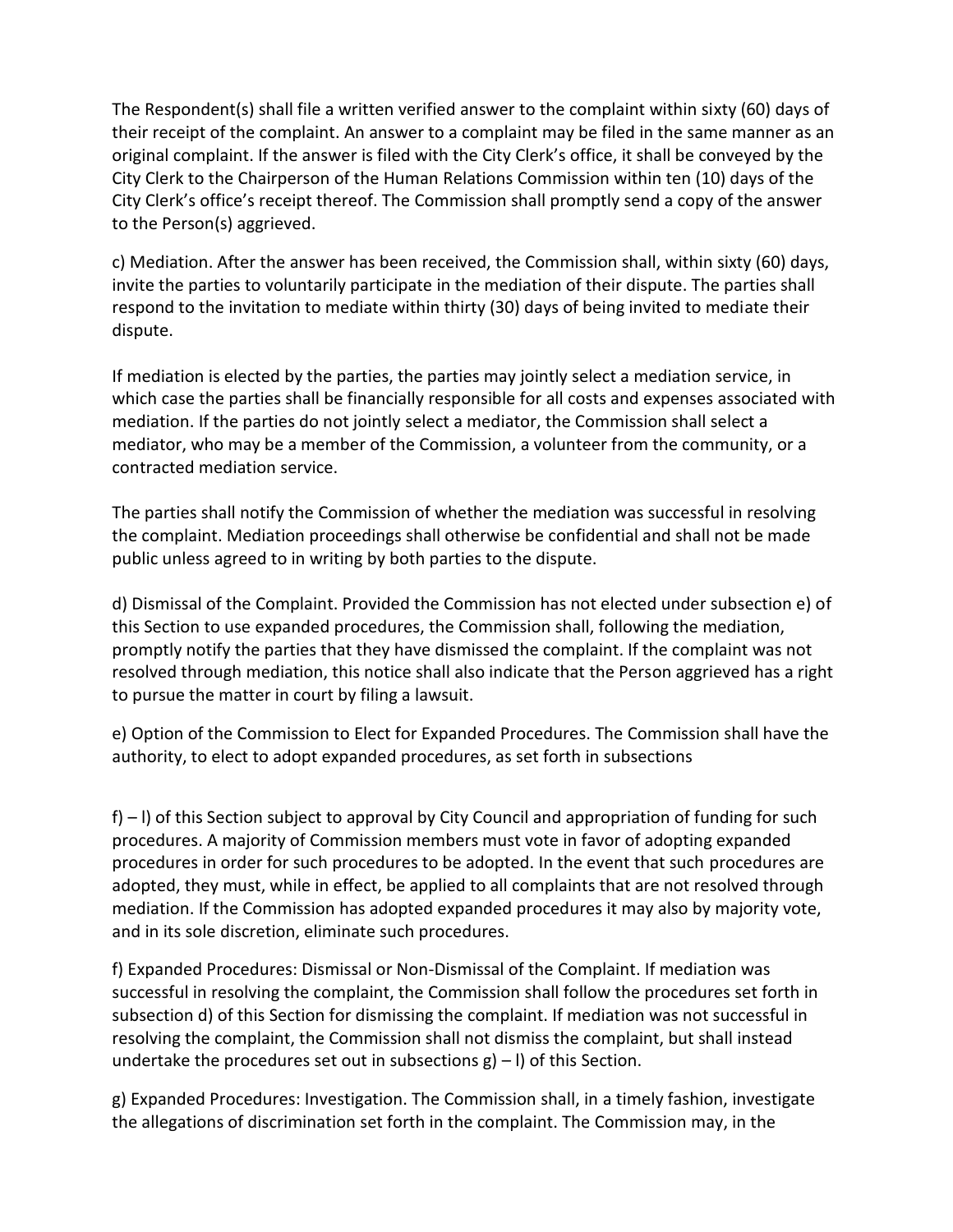conduct of such investigation, issue subpoenas to any person charged with an unlawful practice to furnish information, records or other documents, as necessary to assist in its investigation.

h) Expanded Procedures: Finding of No Cause. If it shall be determined after the Commission's investigation that there is no basis for the allegations of the complaint, the Commission shall cause to be issued and served upon the parties written notice of such determination. This notice shall inform the Person aggrieved that they have the right to pursue the matter in court by filing a lawsuit.

i) Expanded Procedures: Conciliation. If the Commission, after investigation, determines that

probable cause exists for the allegations of the complaint, the Commission shall immediately endeavor to eliminate the unlawful practice complained of by persuasion, conference and conciliation.

j) Expanded Procedures: Public Hearing. If the Commission, in its discretion, finds it is not possible to eliminate the unlawful practices by persuasion, the Commission shall cause to be issued and served a written notice, together with a copy of the complaint, which informs the respondent that they must answer the charges of such complaint at a hearing before the Commission at a time and place to be specified in such notice.

The Commission may designate one or more of its members to preside at such a hearing, or it may at its election conduct such hearing en banc.

At the public hearing, the case in support of the complaint shall be presented to the Commission by pro bono counsel, by Commission staff or by the City Solicitor's Office. The case in support of the complaint may instead be presented by the complainant's attorney, if the complainant is represented. Both the complainant and the respondent may appear at the hearing with or without counsel, and provide testimony. In addition, both the complainant and the respondent may introduce the testimony of additional witnesses, and may submit documentary evidence. The Commission and the parties shall not be bound by the strict rules of evidence at the hearing.

k) Expanded Procedures: Findings. If upon all the evidence at the hearing, the Commission shall find that a respondent has engaged in or is engaging in any unlawful discriminatory practice as defined in this act, the Commission shall state its findings of fact, and shall issue and cause to be served on such respondent an order requiring such respondent to cease and desist from such unlawful discriminatory practice and to take such additional action as the Commission deems appropriate. The Commission shall have the authority to order any remedies available to the Pennsylvania Human Relations Commission under the Pennsylvania Human Relations Act.

l) Expanded Procedures: Finding of No Discrimination. If, upon all the evidence, the Commission shall find that a respondent has not engaged in any unlawful discriminatory